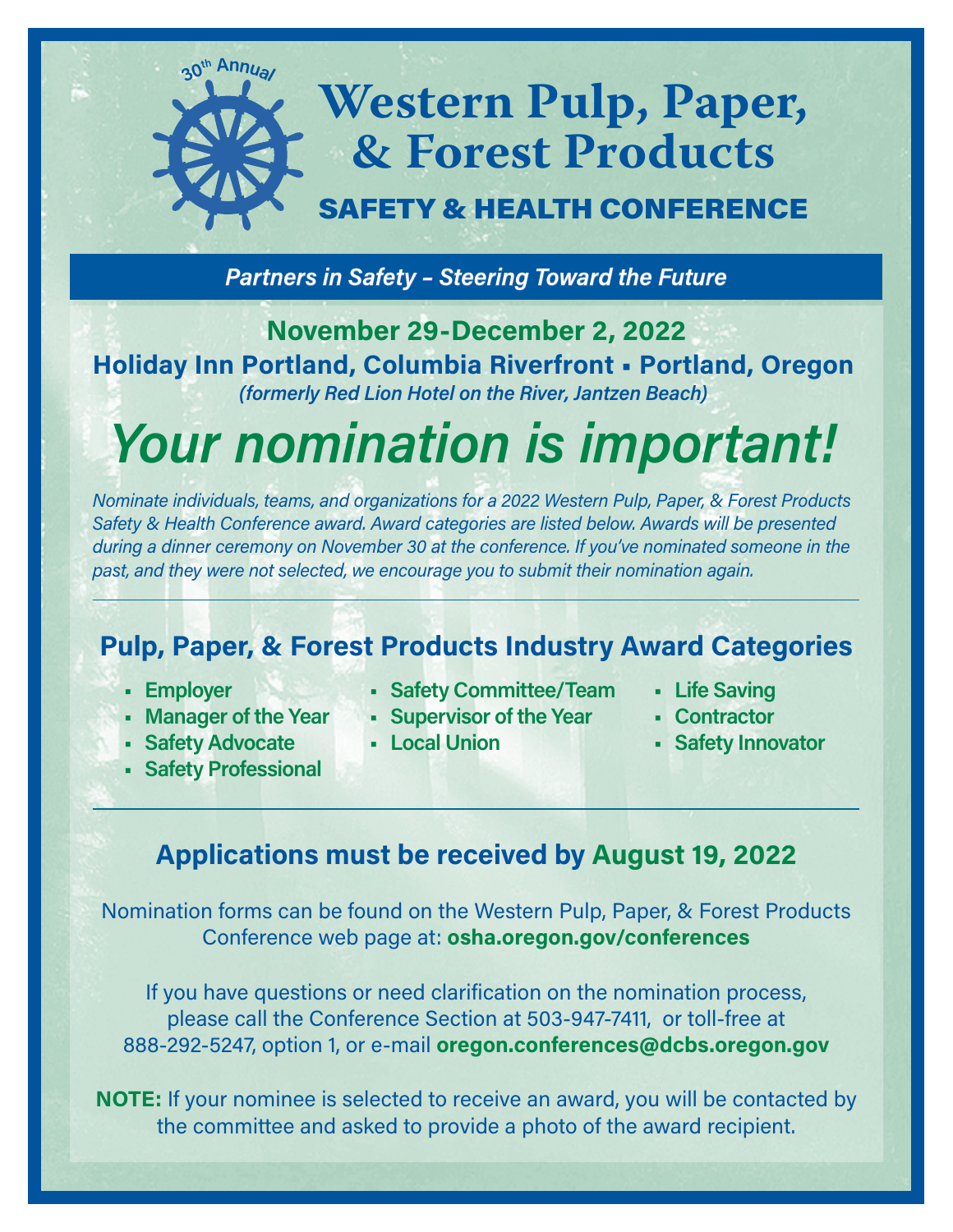# **Western Pulp, Paper, & Forest Products**  SAFETY & HEALTH CONFERENCE

*Partners in Safety – Steering Toward the Future*

# *Award Submission Tip Sheet*

Below are some tips to help with your submission.

### Be sure to review the checklist of required items:

- $\Box$  Complete the Nomination Form and include with the actual nomination.
- $\Box$  Answer each question for the category. Verify the information is accurate.
- $\Box$  Provide statistical information, if appropriate.
- **Limit your nomination and supporting materials to four (4) pages (using at least a 12-point font).**
- $\Box$  Submit the nomination by the August 19, 2022 deadline.

#### Use examples

Specific examples can help the judges better understand your nomination. For instance, when you describe an individual as passionate or caring about safety, share **how** they may have demonstrated those qualities.

### What sets you apart?

**<sup>3</sup>0<sup>t</sup><sup>h</sup> <sup>A</sup>nnua<sup>l</sup>**

Include enough information to allow judges to understand how and why your nominee is special. Back up claims with facts, examples, or challenges.

### Enlist help

Another set of eyes can help ensure you are presenting information clearly and with enough detail. If you have a marketing or public relations department at your organization, consider recruiting them to help review or even write your submission.

### Award questions:

**Contact the Conferences Section at 503-947-7411 or e-mail o[regon.conferences@dcbs.oregon.gov](mailto:oregon.conferences%40oregon.gov?subject=)**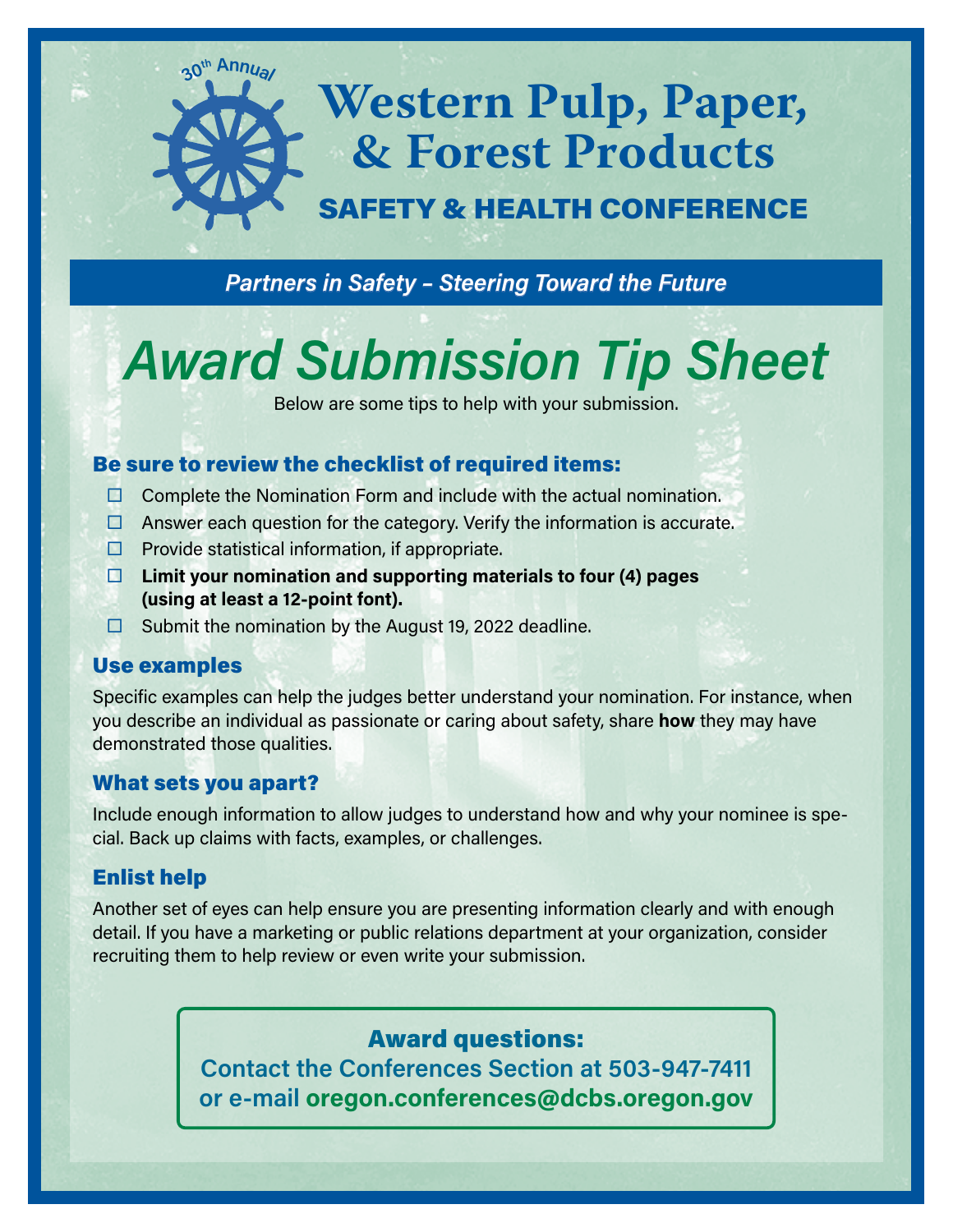

#### **This award recognizes an employer site that:**

- › Has a sustainable occupational safety and health program.
- › Has not had an industrial fatality or catastrophic incident within the past twelve months.
- › Has an ongoing safety and health training program for all employees.

The selection for the *Western Pulp, Paper, & Forest Products Industry Employer Award* will be made by the Conference Awards Committee.

#### **Specific Information for the Employer Award**

Please complete this form and submit the following information: *(Be as specific as possible. Nominations are judged on the information you submit.)*

- › **Describe** the company's activities that have contributed to a reduction in injuries, illnesses, and fatalities in the workplace.
- › **Explain** how the company involves upper and middle management and line workers in its safety and health programs.
- › **Summarize** the company's ongoing training program in occupational safety and health issues, including the different types of training offered, the frequency of training, and how the training is provided.
- › **Explain** what upstream measurements the employer uses to measure a sustainable safety and health program *(e.g. tracking near misses, security, level of incidents, hazard observations).*

#### **The completed form and supporting materials must be received by August 19, 2022, and mailed to:**

Western Pulp, Paper, & Forest Products Safety & Health Conference Attn: Awards Committee PO Box 5640 Salem, OR 97304-0640

**Fax your nomination to:** 503-947-7019, or e-mail: **[oregon.conferences@dcbs.oregon.gov](https://osha.oregon.govoregon.conferences@oregon.gov)**.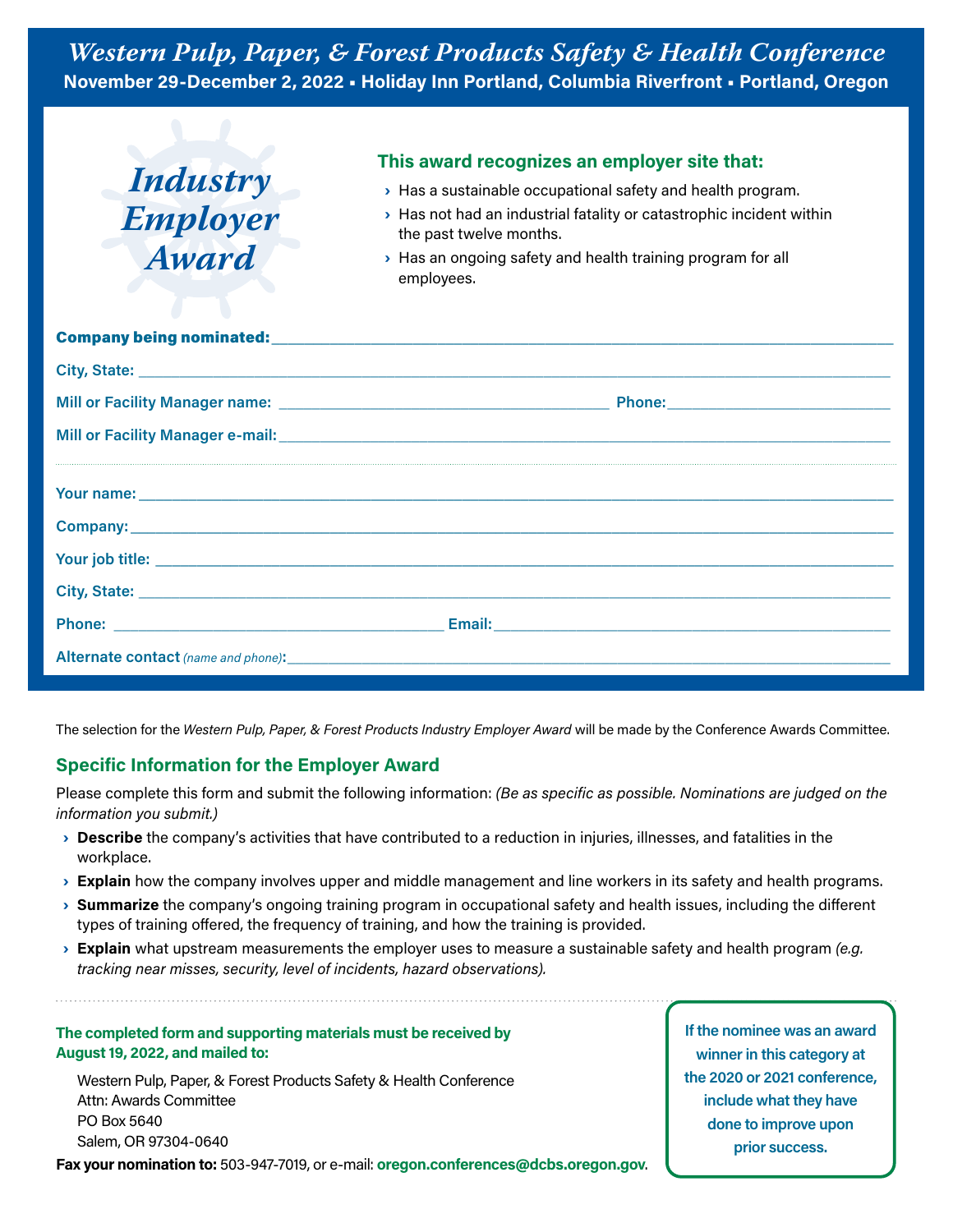|                      | This award recognizes a local union who:                                                                                                                                                                                                                                                                                                  |
|----------------------|-------------------------------------------------------------------------------------------------------------------------------------------------------------------------------------------------------------------------------------------------------------------------------------------------------------------------------------------|
| Local Union<br>Award | $\rightarrow$ Supports and promotes participation at all levels in the<br>occupational safety and health program at the facility (Executive<br>board, central safety committee, standing committees, and<br>departments union stewards)<br>> Has not had an industrial fatality or catastrophic incident within the<br>past twelve months |
|                      | $\rightarrow$ Takes an active role in the ongoing safety and health training<br>program for all employees                                                                                                                                                                                                                                 |
|                      |                                                                                                                                                                                                                                                                                                                                           |
|                      |                                                                                                                                                                                                                                                                                                                                           |
|                      | City, State: <u>City, State:</u> City, State: City, State: City, State: City, State: City, State: City, State: City, State: City, State: City, State: City, State: City, State: City, State: City, State: City, State: City, State:                                                                                                       |
|                      |                                                                                                                                                                                                                                                                                                                                           |
|                      |                                                                                                                                                                                                                                                                                                                                           |
|                      |                                                                                                                                                                                                                                                                                                                                           |
|                      |                                                                                                                                                                                                                                                                                                                                           |
|                      |                                                                                                                                                                                                                                                                                                                                           |
|                      |                                                                                                                                                                                                                                                                                                                                           |
|                      |                                                                                                                                                                                                                                                                                                                                           |

The selection for the *Western Pulp, Paper, & Forest Products Local Union Award* will be made by the Conference Awards Committee.

#### **Specific Information for the Local Union Award**

Please complete this form and submit the following information: *(Be as specific as possible. Nominations are judged on the information you submit.)*

- › **Explain** how the local promotes participation in safety and health (**at all levels**) at the site.
- **Explain** how the local is proactive related to safety and health.
- › **Show** measurements of success *(how many active safety committees, members involved, train-the-trainer programs, intervention programs)*.
- › **Describe** how the local union incorporate safety discussions in their meetings beyond the required report.

#### **The completed form and supporting materials must be received by August 19, 2022, and mailed to:**

Western Pulp, Paper, & Forest Products Safety & Health Conference Attn: Awards Committee PO Box 5640 Salem, OR 97304-0640

**Fax your nomination to:** 503-947-7019, or e-mail: **[oregon.conferences@dcbs.oregon.gov](https://osha.oregon.govoregon.conferences@oregon.gov).**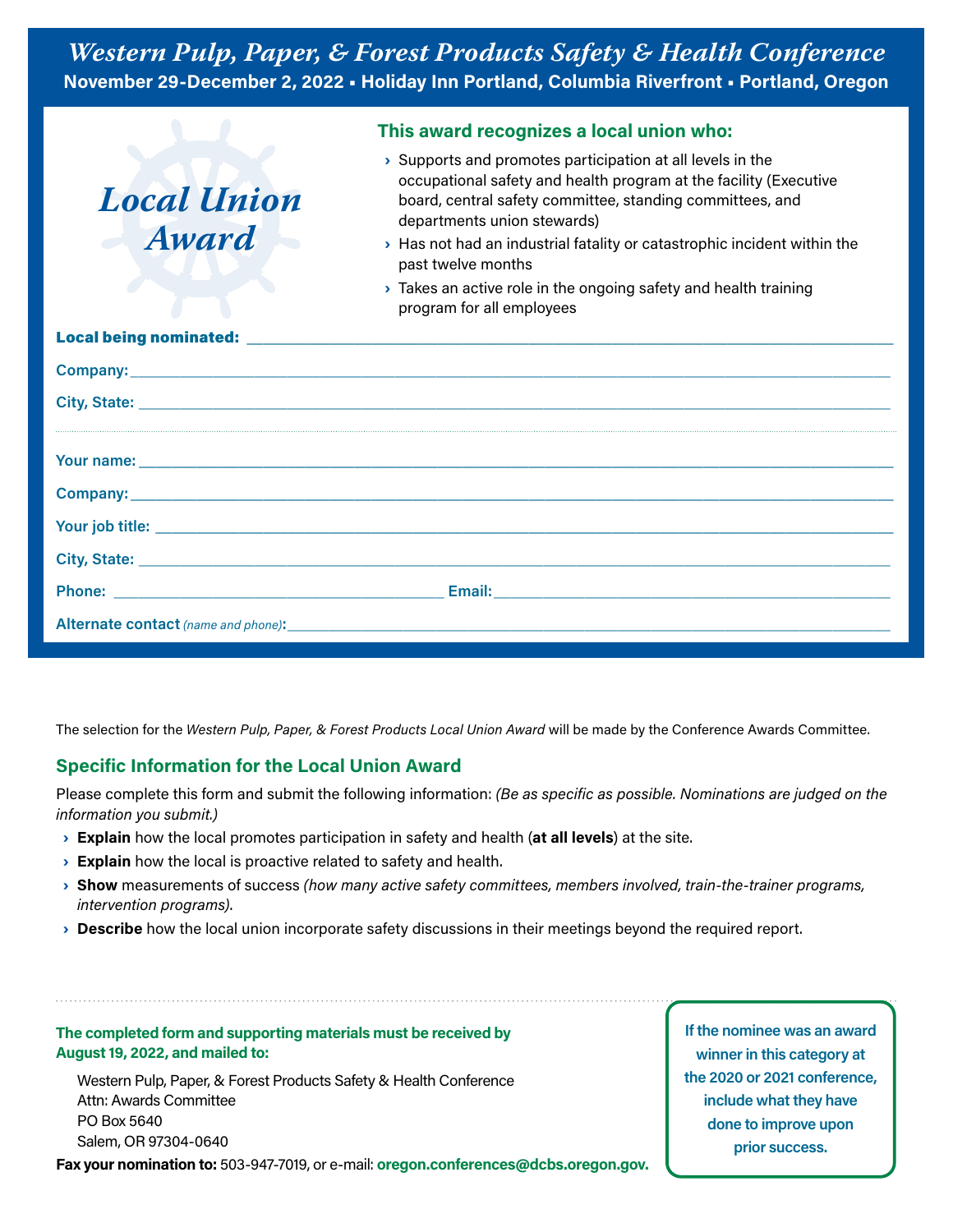# *Industry Safety Committee/Team Award*

**This award recognizes an outstanding Safety Committee or Team.**

|  | City, State: <u>City, State: City, State:</u> City, State: City, State: City, State: City, State: City, State: City, State: City, State: City, State: City, State: City, State: City, State: City, State: City, State: City, State: |
|--|-------------------------------------------------------------------------------------------------------------------------------------------------------------------------------------------------------------------------------------|
|  |                                                                                                                                                                                                                                     |
|  |                                                                                                                                                                                                                                     |

The selection for the *Western Pulp, Paper, & Forest Products Industry Safety Committee/Team Award* will be made by the Conference Awards Committee.

#### **Specific Information for the Safety Committee/Team Award**

Please complete this form and submit the following information: *(Be as specific as possible. Nominations are judged on the information you submit.)*

- › **Provide** the mission statement of the safety committee/team charter of the company you are nominating.
- › **Provide** the minutes and agendas for the safety committee/team meetings held in the past twelve months.
- › **Describe** some of the safety committee/team's accomplishments, projects, or recommendations that have significant impact on the safety and health of workers.
- › **Describe** any innovative activities the safety committee/team has engaged in or created.

#### **The completed form and supporting materials must be received by August 19, 2022, and mailed to:**

Western Pulp, Paper, & Forest Products Safety & Health Conference Attn: Awards Committee PO Box 5640 Salem, OR 97304-0640

**Fax your nomination to:** 503-947-7019, or e-mail: **[oregon.conferences@dcbs.oregon.gov](https://osha.oregon.govoregon.conferences@oregon.gov)**.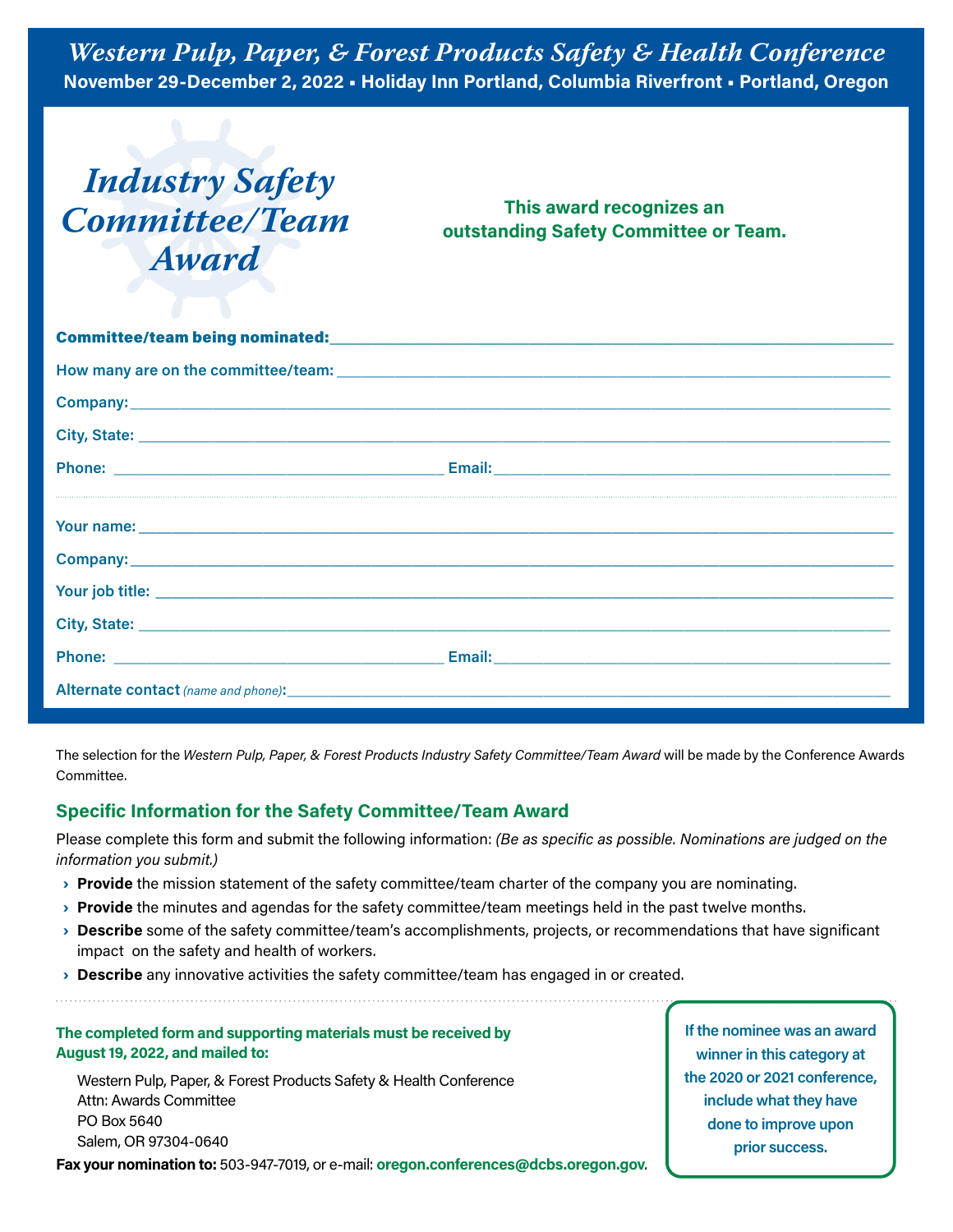# *Life Saving Award*

**This award recognizes an individual(s) who, while on or off the job, demonstrated extraordinary efforts to save the life of another person who was in an imminent harm/death situation during the past twelve months.**

The selection for the *Western Pulp, Paper, & Forest Products Life Saving Award* will be made by the Conference Awards Committee.

#### **Specific Information for the Life Saving Award**

Please complete this form and describe (not more than three typewritten pages) the rationale for the nomination.

#### **Reminder:** These nominations are for **extraordinary effort.**

**The completed form and supporting materials must be received by August 19, 2022, and mailed to:**

Western Pulp, Paper, & Forest Products Safety & Health Conference Attn: Awards Committee PO Box 5640 Salem, OR 97304-0640

**Fax your nomination to:** 503-947-7019, or e-mail: **[oregon.conferences@dcbs.oregon](https://osha.oregon.govoregon.conferences@oregon.gov).gov**.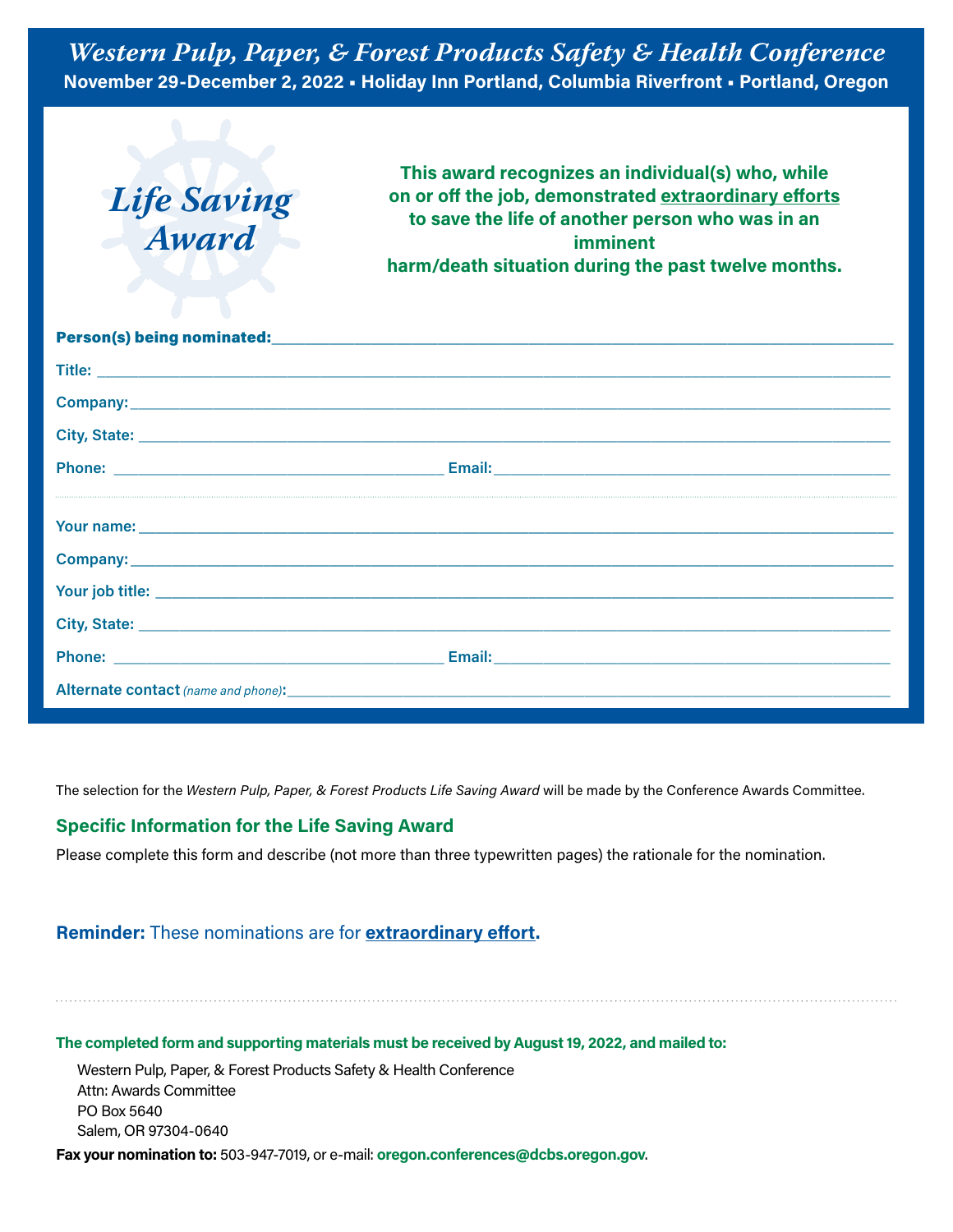## *Industry Manager of the Year Award*

**This award recognizes a General Mill Manager whose exemplary leadership and dedication to safety and health is unquestionable.**

The selection for the Western Pulp, Paper, & Forest Products Industry Manager of the Year Award will be made by the Conference Awards Committee.

#### **Specific Information for the Manager of the Year Award**

Please complete this form and submit the following information: *(Be as specific as possible. Nominations are judged on the information you submit.)*

- › **Describe** how this individual's commitment, leadership, and activities demonstrates actively caring for all employees.
- › **Describe** how the nominee consistently pursues their vision of safety as an inherent value throughout the work force and a workplace with a committed safety culture.
- › **Describe** how the nominee sets tone for supervisors and workforce.
- › **Describe** how the manager is approachable/available to all employees.

#### **The completed form and supporting materials must be received by August 19, 2022, and mailed to:**

Western Pulp, Paper, & Forest Products Safety & Health Conference Attn: Awards Committee PO Box 5640 Salem, OR 97304-0640

**Fax your nomination to:** 503-947-7019, or e-mail: **[oregon.conferences@dcbs.oregon.gov](https://osha.oregon.govoregon.conferences@oregon.gov)**.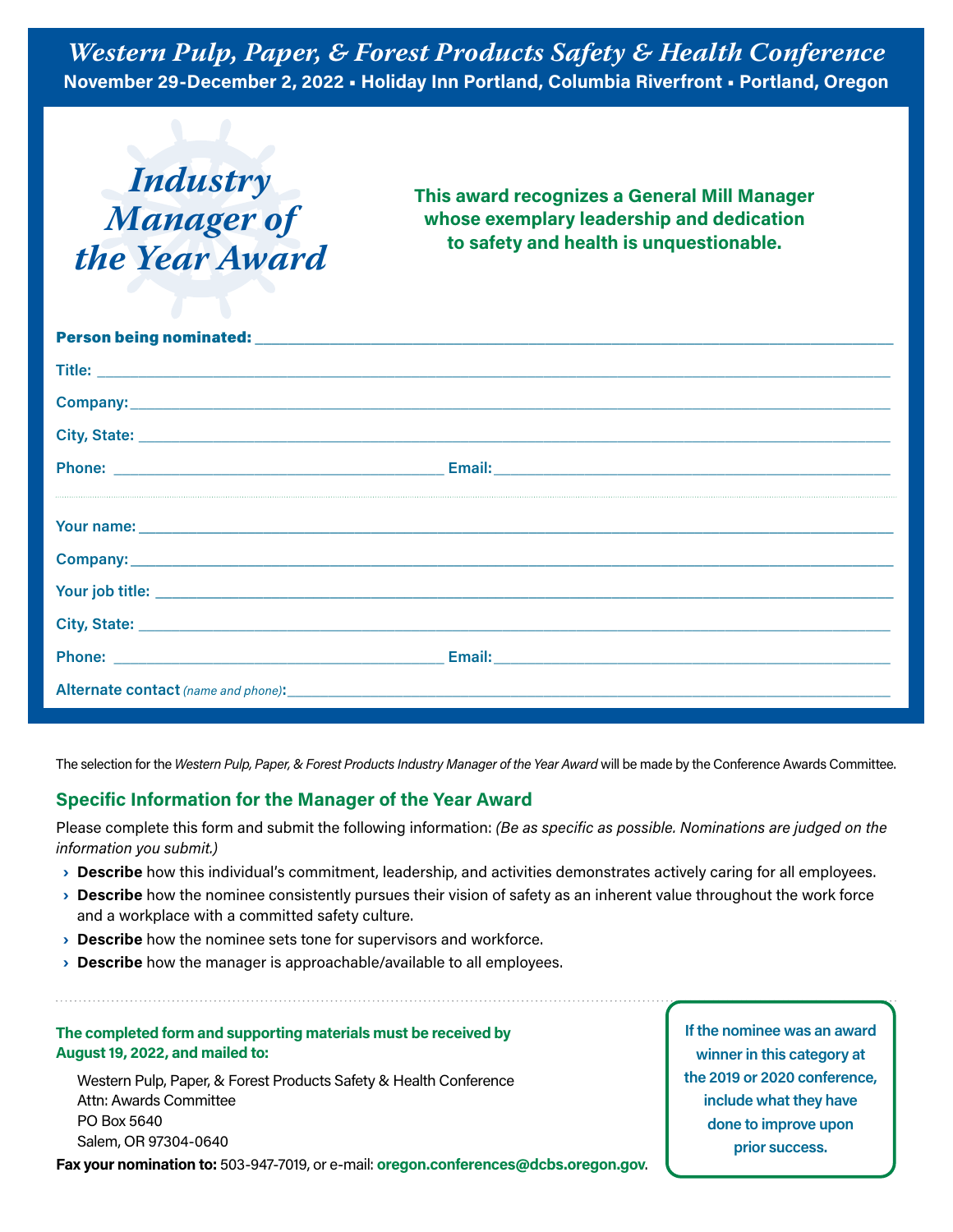*Safety Professional of the Year Award*

**This award recognizes a full-time safety individual (hourly or salaried) who demonstrates exemplary leadership and dedication to safety and health, and whose primary responsibility at work is workplace safety and health. Professional certification is not a requirement.**

The selection for the Western Pulp, Paper, & Forest Products Safety Professional of the Year Award will be made by the Conference Awards Committee.

#### **Specific Information for the Safety Professional of the Year Award**

Please complete this form and submit the following information: *(Be as specific as possible. Nominations are judged on the information you submit.)*

- › **Describe** how this individual's commitment, leadership and partnering with employees and peers, demonstrates actively caring for all employees and fosters a committed workplace safety culture.
- › **Describe** how the nominee consistently pursues their vision of safety as an inherent value throughout the work force.
- › **Describe**, if appropriate, publications, training programs, educational programs, research, procedures, etc., that the nominee has created, designed, or improved or supported others who brought forward new ideas.
- › **Describe** how this individual demonstrates personal responsibility for safety commitment.

#### **The completed form and supporting materials must be received by August 19, 2022, and mailed to:**

Western Pulp, Paper, & Forest Products Safety & Health Conference Attn: Awards Committee PO Box 5640 Salem, OR 97304-0640

**Fax your nomination to:** 503-947-7019, or e-mail: **[oregon.conferences@dcbs.oregon.gov](https://osha.oregon.govoregon.conferences@oregon.gov)**.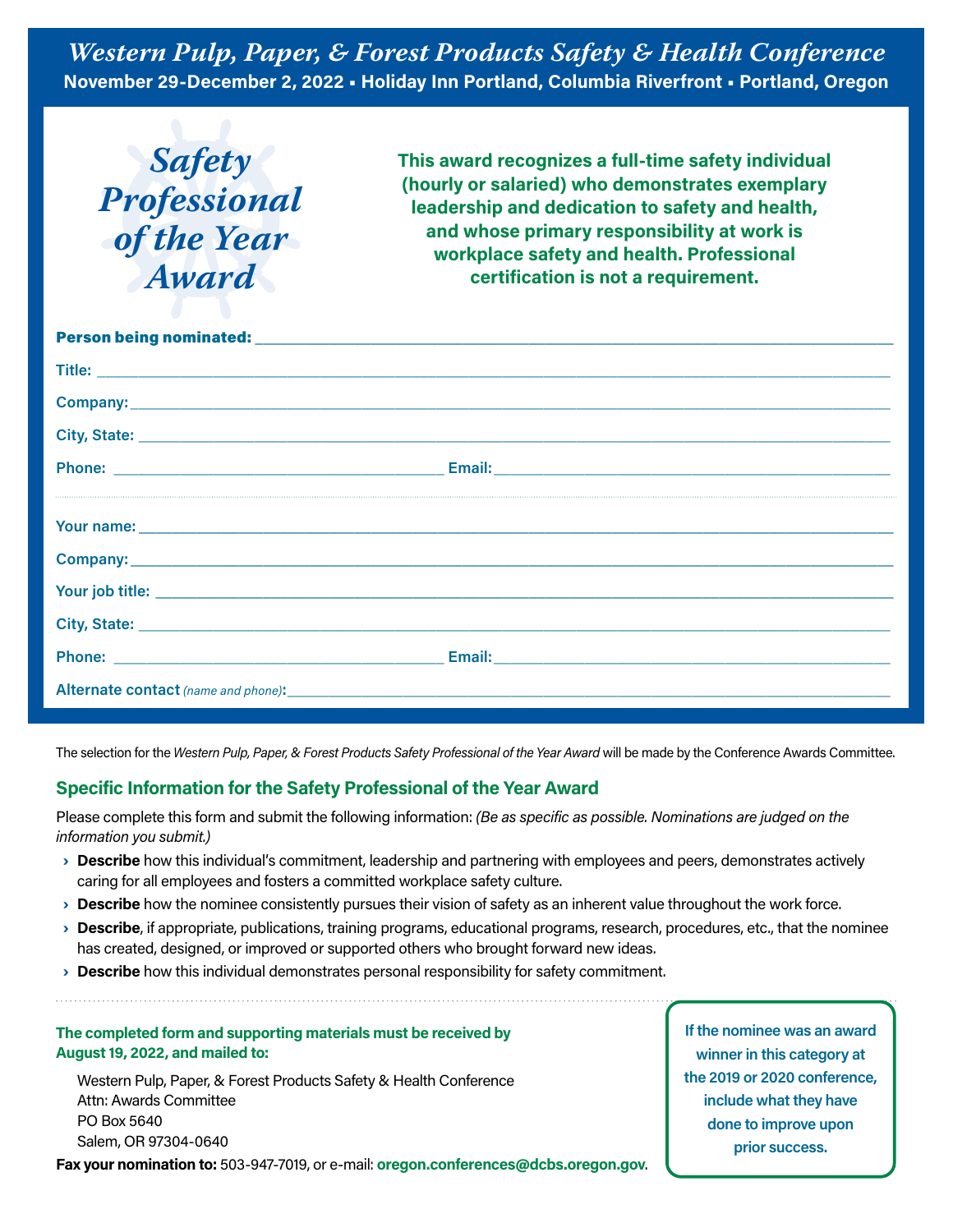*Industry Supervisor of the Year Award*

**This award recognizes a supervisor (other than the general mill manager) who oversees employees on a daily basis and places the safety and health of the employees they supervise ahead of all their other responsibilities.**

| Your name: <u>example and a series of the series of the series of the series of the series of the series of the series of the series of the series of the series of the series of the series of the series of the series of the </u> |
|--------------------------------------------------------------------------------------------------------------------------------------------------------------------------------------------------------------------------------------|
|                                                                                                                                                                                                                                      |
|                                                                                                                                                                                                                                      |
| City, State: <u>City, State: City, State:</u> City, State: City, State: City, State: City, State: City, State: City, State: City, State: City, State: City, State: City, State: City, State: City, State: City, State: City, State:  |
|                                                                                                                                                                                                                                      |
|                                                                                                                                                                                                                                      |

The selection for the Western Pulp, Paper, & Forest Products Industry Supervisor of the Year Award will be made by the Conference Awards Committee.

#### **Specific Information for the Supervisor of the Year Award**

Please complete this form and submit the following information: *(Be as specific as possible. Nominations are judged on the information you submit.)*

- › **Describe** how this individual's safety leadership sets the standard for all employees and assures the safe performance of machines and equipment within their operating area.
- › **Describe** how the nominee consistently pursues their vision of safety as an inherent value throughout the workforce and a workplace with a committed safety culture.
- › **Describe** how this individual drives/supports innovative activities of the safety committee.
- › **Describe** how this individual facilitates the sharing of information and collaboration through their leadership.

#### **The completed form and supporting materials must be received by August 19, 2022, and mailed to:**

Western Pulp, Paper, & Forest Products Safety & Health Conference Attn: Awards Committee PO Box 5640 Salem, OR 97304-0640

**Fax your nomination to:** 503-947-7019, or e-mail: **[oregon.conferences@dcbs.oregon.gov](https://osha.oregon.govoregon.conferences@oregon.gov)**.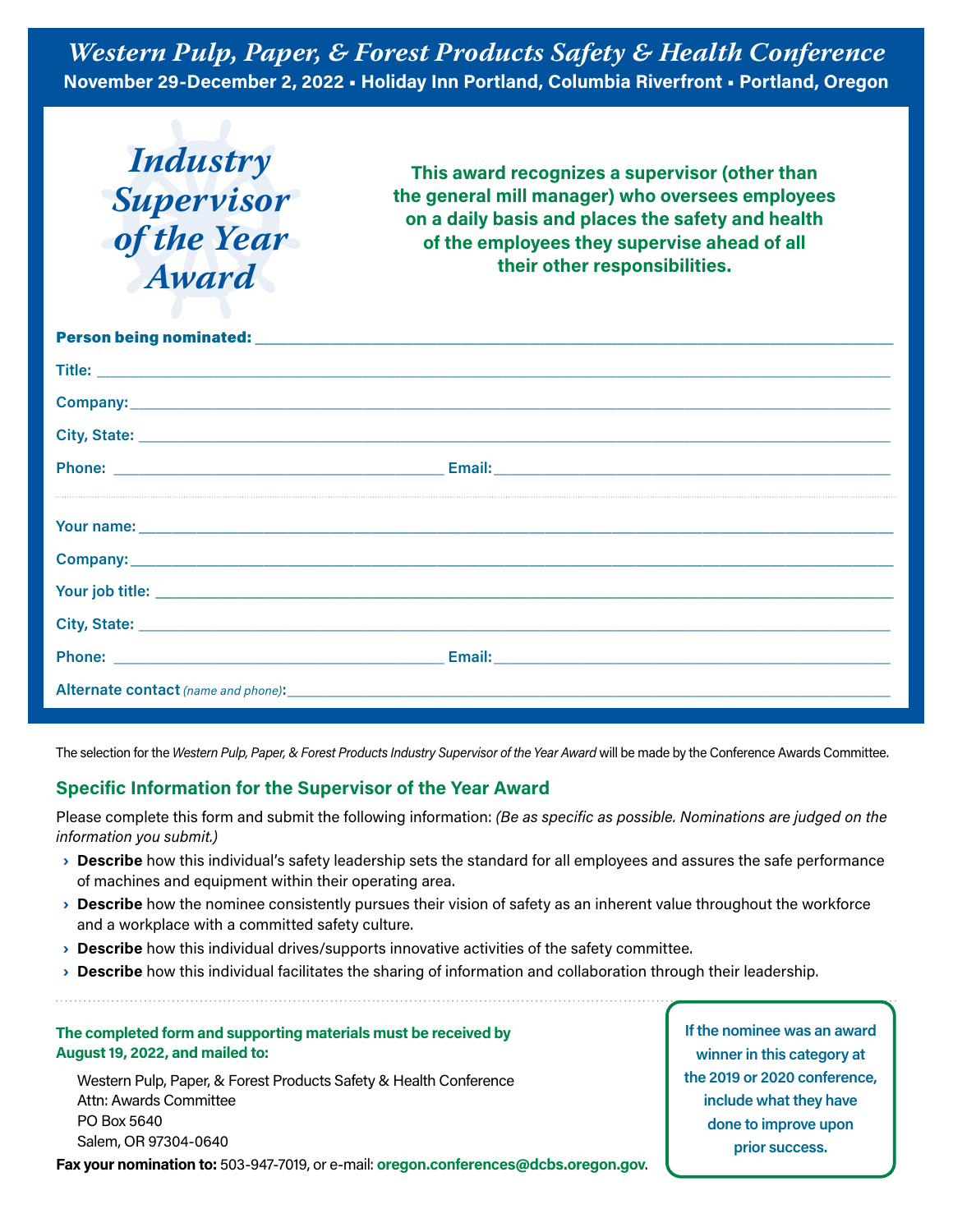

**This award recognizes an outstanding individual (employee or contractor) who has made a significant safety and/or health contribution to the industry.**

The selection for the *Western Pulp, Paper, & Forest Products Safety Advocate Award* will be made by the Conference Awards Committee.

#### **Specific Information for the Safety Advocate Award**

Please complete this form and submit the following information: *(Be as specific as possible. Nominations are judged on the information you submit.)*

- › **Describe** how this individual's commitment and leadership, demonstrates actively caring for their peers.
- › **Describe** how this individual demonstrates personal responsibility and commitment for safety
- › **Describe** the activities or accomplishments the nominee has contributed that have improved safety and health, and explain the results of that contribution.
- › **Describe**, if appropriate, publications, training programs, educational programs, research, procedures, etc., that the nominee has created, designed, or improved.

#### **The completed form and supporting materials must be received by August 19, 2022, and mailed to:**

Western Pulp, Paper, & Forest Products Safety & Health Conference Attn: Awards Committee PO Box 5640 Salem, OR 97304-0640

**Fax your nomination to:** 503-947-7019, or e-mail: **[oregon.conferences@dcbs.oregon.gov](https://osha.oregon.govoregon.conferences@oregon.gov)**.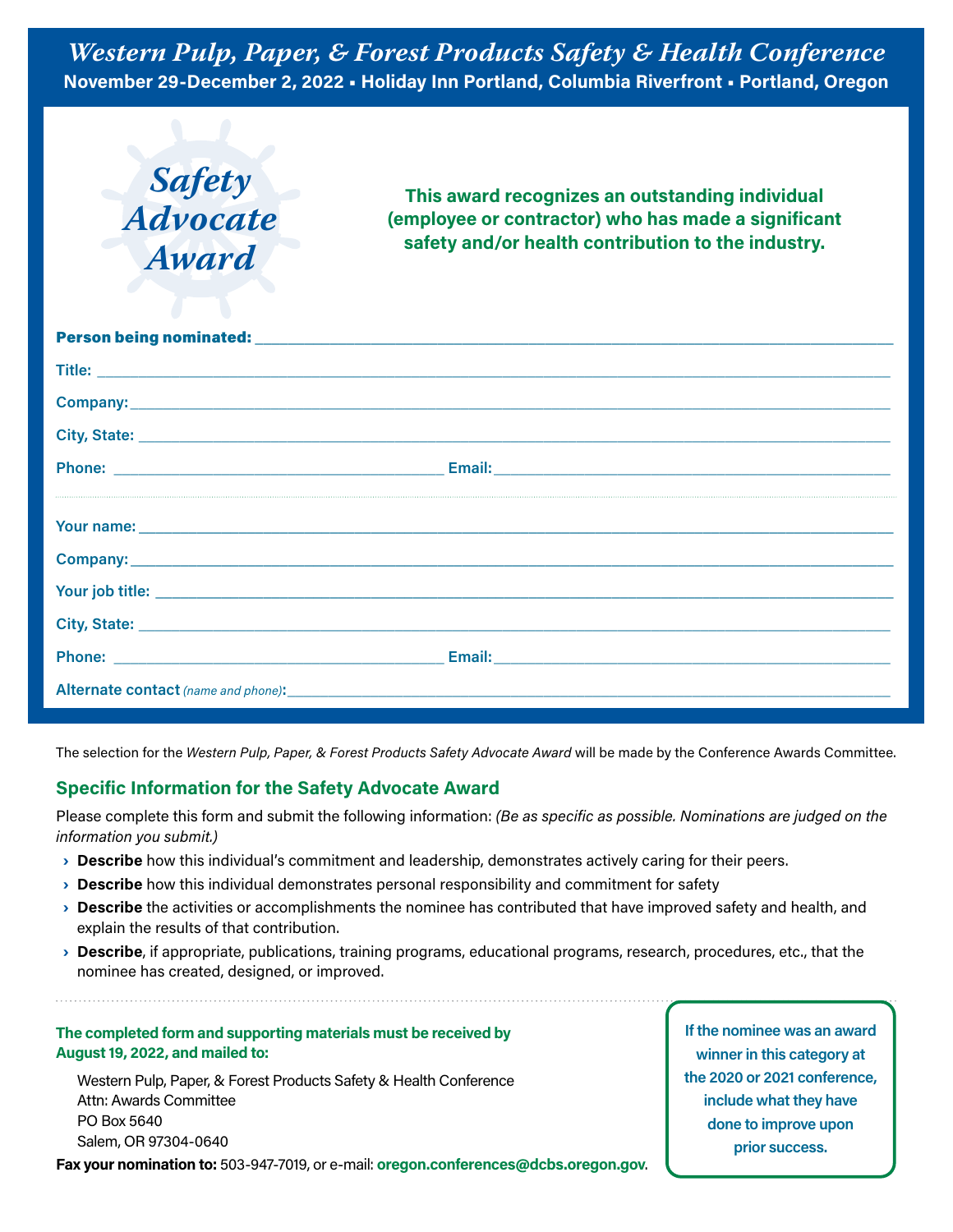

The selection for the *Western Pulp, Paper, & Forest Products Contractor Award* will be made by the Conference Awards Committee.

#### **Specific Information for the Contractor Award**

Please complete this form and submit the following information: *(Be as specific as possible. Nominations are judged on the information you submit.)*

- › **Explain** how the contractor promotes participation and is proactive in safety and health at all levels and with all workers on the jobsite.
- › **Describe** how the contractor incorporates safety with your facility *(e.g. inspections, checklists, etc.)*
- › **Describe** why you feel this contractor should be recognized.
- **Include** at least one letter of support from management within your site.

#### **The completed form and supporting materials must be received by August 19, 2022, and mailed to:**

Western Pulp, Paper, & Forest Products Safety & Health Conference Attn: Awards Committee PO Box 5640 Salem, OR 97304-0640

**Fax your nomination to:** 503-947-7019, or e-mail: **[oregon.conferences@dcbs.oregon.gov](https://osha.oregon.govoregon.conferences@oregon.gov)**.